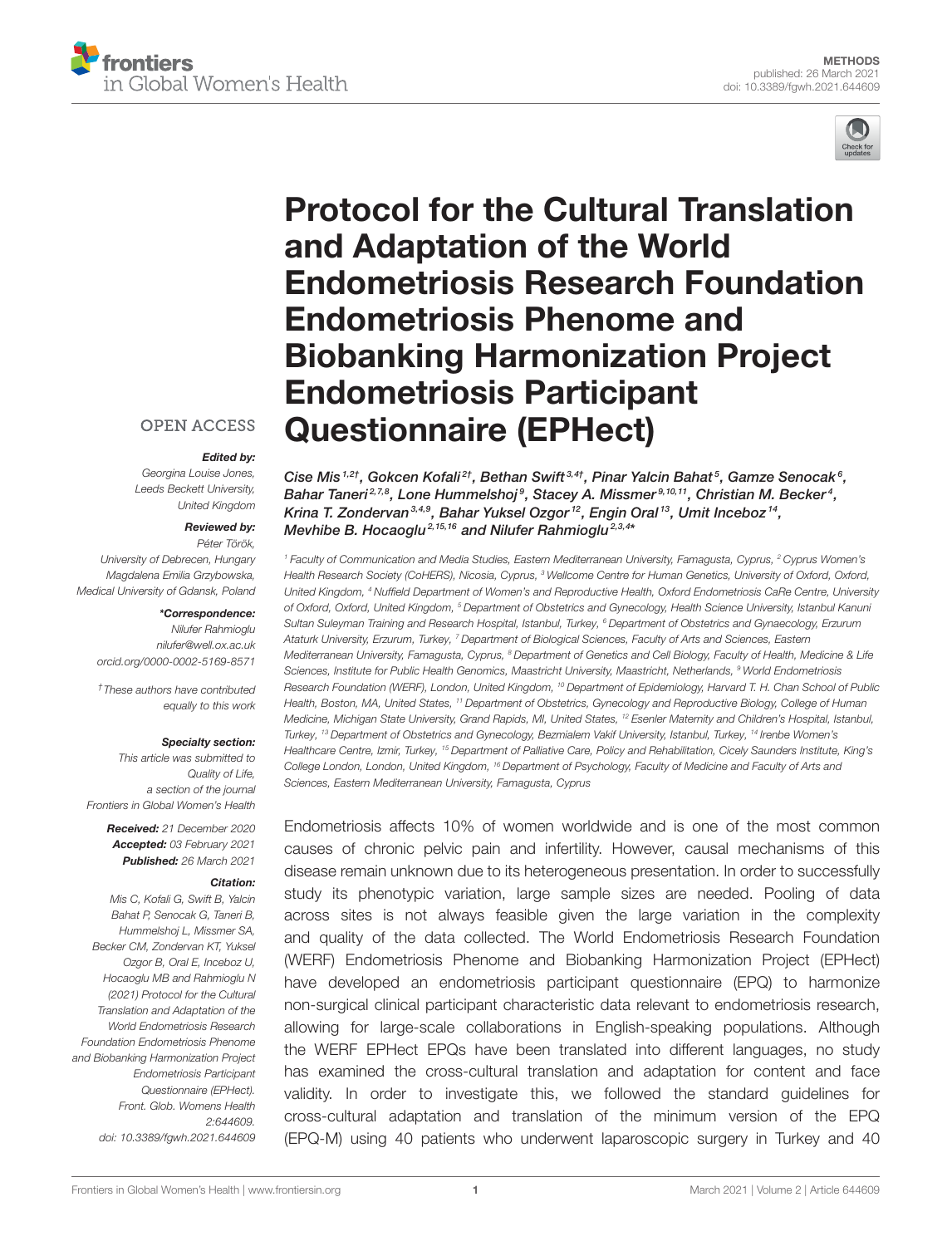women in Northern Cyprus, aged between 18 and 55. We assessed the consistency by using cognitive testing and found the EPHect EPQ-M to be comprehensive, informative, and feasible in these two Turkish-speaking populations. The translated and adapted questionnaire was found to be epidemiologically robust, taking around 30–60 min to complete; furthermore, participants reported a similar understanding of the questions, showing that common perspectives were explored. Results from the cognitive testing process led to minor additions to some items such as further descriptive and/or visuals in order to clarify medical terminology. This paper illustrates the first successful cross-cultural translation and adaptation of the EPHect EPQ-M and should act as a tool to allow for further studies that wish to use this questionnaire in different languages. Standardized tools like this should be adopted by researchers worldwide to facilitate collaboration and aid in the design and conduction of global studies to ultimately help those affected by endometriosis and its associated symptoms.

Keywords: endometriosis, standardization, harmonization, Turkish, questionnaire, EPHect, cross-cultural adaptation

# INTRODUCTION

Endometriosis is a chronic inflammatory condition whereby tissue that resembles the endometrium is found at sites outside of the uterus, including the pelvis, bladder, bowel, and ovaries [\(1\)](#page-5-0). It affects around 10% of reproductive age women worldwide (∼176 million women) and is one of the most common causes of pelvic pain and infertility [\(2\)](#page-5-1). Endometriosis is heterogenous in presentation, with a wide variety of clinical presentations and behaviors, which means its causal mechanisms have been, so far, difficult to elucidate [\(1\)](#page-5-0). The heterogeneity of the disease means that both its diagnosis and treatment are challenging as reliable diagnosis requires laparoscopic surgery. However, endometriomas and deep endometriosis can be visualized using ultrasonography or magnetic resonance imaging (MRI) [\(3,](#page-5-2) [4\)](#page-5-3). Treatment options include removal or destruction of the disease tissue via laparoscopy or hormonal treatment and analgesics, which have unwanted side effects, high recurrence rates, and limited long-term support [\(1\)](#page-5-0).

In order to successfully study the phenotypic variation seen in endometriosis, large sample sizes are needed. Given the large variation in the complexity and quality of data collection, pooling of data across study sites is not always feasible. The World Endometriosis Research Foundation (WERF) Endometriosis Phenome and Biobanking Harmonization Project (EPHect) has developed tools in order to facilitate the design and interpretation of collaborative studies, enabling large-scale, and epidemiologically robust research into endometriosis causes, diagnostic methods, and treatment improvements [\(5\)](#page-5-4).

The WERF EPHect Working Group developed an endometriosis participant questionnaire (EPQ) (standard [EPect EPQ-S] and minimum [EPHect EPQ-M] versions) to evaluate non-surgical clinical participant characteristic data relevant to endometriosis. Although the WERF EPHect EPQs have been translated into different languages (endometriosisfoundation.org/ephect/2), no study has examined the cross-cultural translation and adaptation of the EPQ-M. Cross-cultural translation and adaptation is essential for content and face validity of the questionnaire in different languages. Using two Turkish-speaking populations to illustrate, we aim to provide a protocol to enable others to successfully implement and utilize the WERF EPQ-M, thus building upon the collaborative global effort in endometriosis research.

# MATERIALS AND METHODS

### Study Sample

A total of 80 women were recruited into the study between December 2017 and September 2019 with the following inclusion criteria: aged between 18 and 50, no known cognitive impairment, and the ability to give consent. All recruitment and data collection were undertaken by experienced recruitment teams. The study population was recruited from three different sites including two hospital settings, namely, the Cerrahpasa University Medical Faculty in Istanbul and Ataturk University Medical Faculty Hospital in Erzurum, Turkey. The clinical sample included 40 women who were undergoing laparoscopic surgery in Turkey, and the general population sample consisted of 40 randomly selected women from households in Northern Cyprus.

# Study Design

The cross-cultural translation and adaptation of the WERF EPHect EPQ-M was carried out using the recommended guidelines [\(6\)](#page-5-5) and to COSMIN standards [\(7\)](#page-5-6). The process was completed as follows: (1) conceptual equivalence, (2) forward translation, (3) backward translation, (4) expert panel revision, (5) cognitive testing, and (6) proofreading (**[Figure 1](#page-2-0)**).

#### 1. **Conceptual Equivalence**

This stage involved completing a literature review relating to endometriosis and health and well-being related concepts in the target language database. Gynecologists were consulted to ensure that all concepts and questions in the EPHect EPQ-M were well-defined and relevant as well as to allow for any modifications of potentially culturally insensitive/unsuitable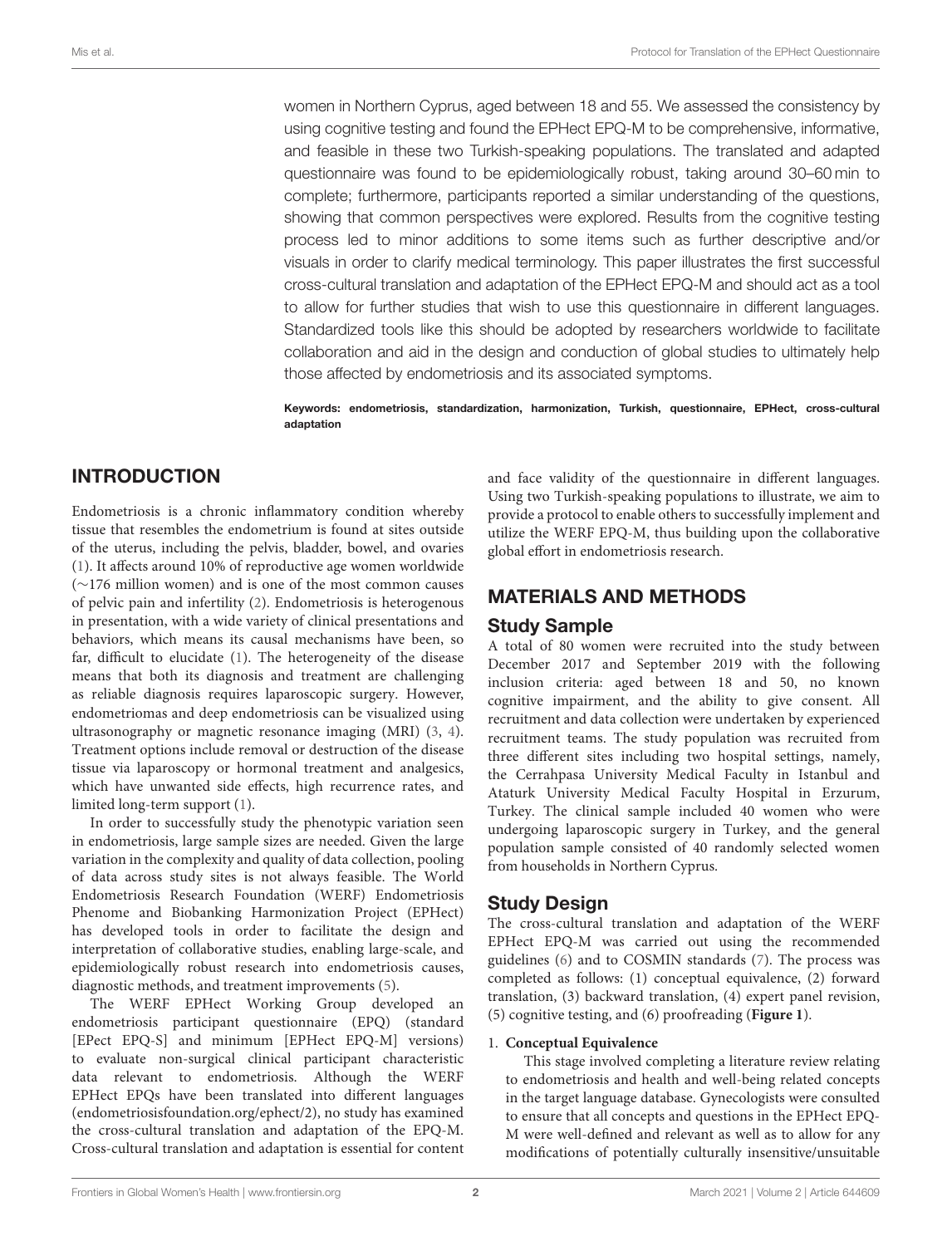

<span id="page-2-0"></span>FIGURE 1 | Overview of the translation and cultural adaptation process.

differences. In our study, we used two gynecologists to complete this process. Semantic equivalences were sought prior to this and specifically focused on key concepts and their definitions in Turkish.

#### 2. **Forward Translation**

The forward translation was carried out by two independent professional translators who were native speakers of both the target language and English. This process produced two independent versions of the EPHect EPQ-M in the target language (FT1 and FT2), and these versions were compared by an expert panel for differences to reach a final consensus and a final forward translation version (FT3). The expert panel comprised of epidemiologists, basic research scientists, and gynecologists (some with endometriosis expertise). For the Turkish version of the EPHect EPQ-M, our translators were located in Famagusta (Cyprus) and Istanbul (Turkey). The expert panel consisted of one epidemiologist/basic research scientist (also a member of the WERF EPHect working group), six gynecologists (five with endometriosis expertise and one general gynecologist), and three basic research scientists.

### 3. **Backward Translation**

The FT3 was then translated into English by a third independent professional translator. The expert panel compared the back-translated English version with the original English version of the WERF EPHect EPQ-M for conceptual errors and inconsistencies. This step is important in ensuring that the FT3 is suitably consistent with the original version. The third independent professional translator in our study was based in Famagusta (Cyprus).

### 4. **Expert Panel Revision**

Here, the expert panel reviewed all forward and back translations in order to reach consensus and arrive at a pretesting version of the EPHect EPQ-M.

#### 5. **Cognitive Testing**

Cognitive testing is an evidence-based methodology designed to evaluate how questions are understood and interpreted by the target population [\(8\)](#page-5-7). The research assistants sat opposite to the participants, and the participants were asked to read the instructions, questions, and answer options of the pre-testing EPHect EPQ-M. The participants were given the opportunity to indicate if there was anything on the questionnaire that was unclear to them, and these were then reviewed by the expert panel to arrive at the final version. The outcome of this process was the final Turkish WERF EPHect EPQ-M.

#### 6. **Proofreading**

The final EPQ-M was proofread to ensure that it did not contain any errors or mistakes.

# Ethical Approval

The COHERE Initiative was approved by the Oxford Tropical Research Ethics Committee (OxTREC) of the University of Oxford (OxTREC reference: 37-17) and the Ethics Committee of Eastern Mediterranean University (ETK00-2017-0240). The Turkish Endometriosis Genomic Study received ethics approval from the Cerrahpasa University Faculty of Medicine Ethics Group (52825153-604.01-01-20831). Informed consent was obtained from all participants.

# RESULTS

# Conceptual Evidence

Both a review of published articles in the Turkish database and the expert review suggested that all concepts within the Turkish EPHect EPQ-M sufficiently addressed endometriosis-related symptomatology, history, and related reproductive health and lifestyle factors in the Turkish-speaking population. The question "How would you describe your ethnic origin?" was considered too intrusive by the participants in Turkey, and although it was deemed acceptable in the Turkish Cypriot community, it was excluded in this instance and left as an optional question for future studies given the potential sensitivities around the topic.

# Translations and Revisions

All of the main concepts (such as "menstrual period," "pregnancy," "fertility," and "pelvic pain") were found to have the same meaning in Turkish as they did on the original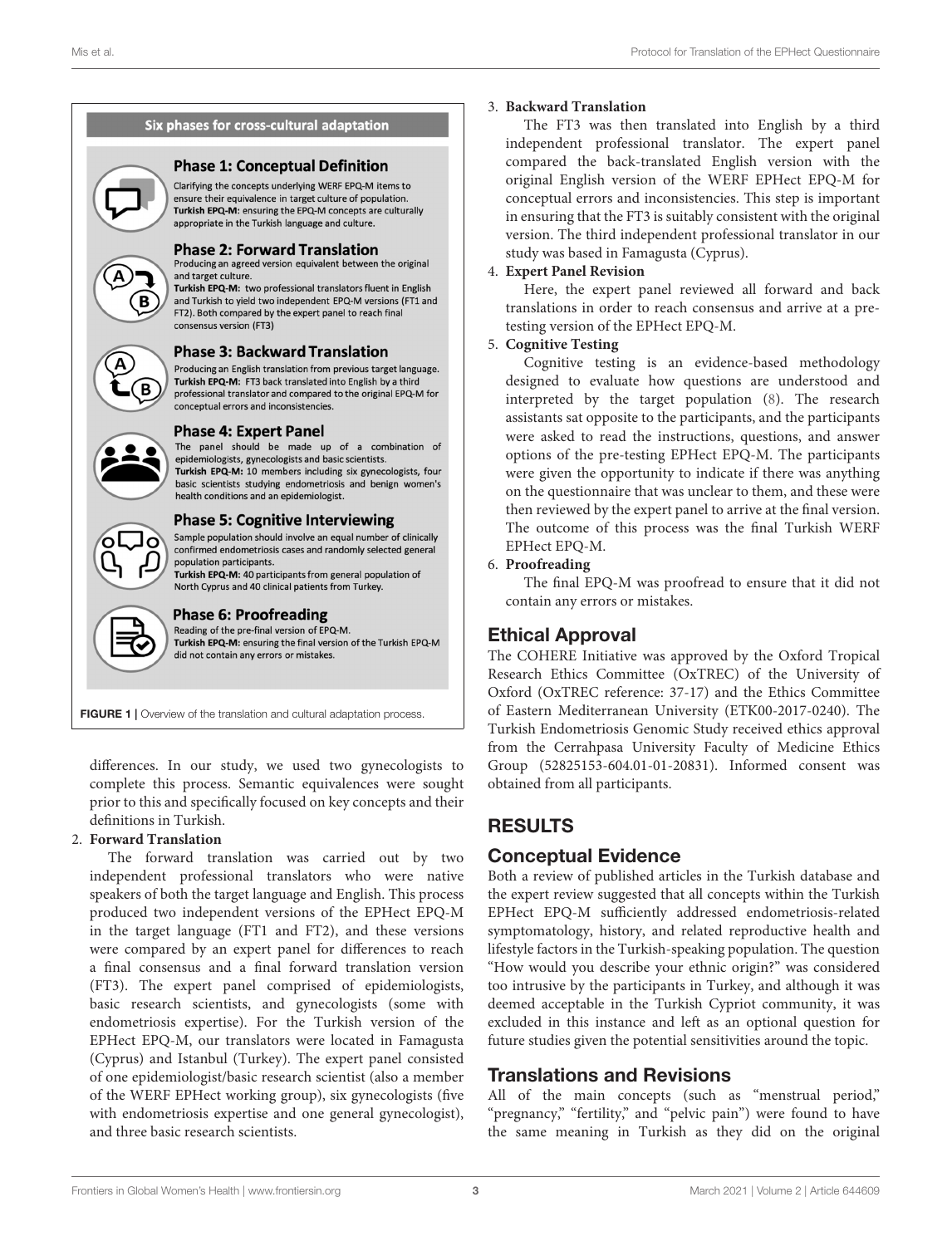English EPHect EPQ-M and were therefore said to have sematic equivalence. Sematic equivalence was also evidenced in the backtranslation process when the Turkish EPQ-M was translated back into English.

The main challenges in the forward translation process were surrounding the linguistic typology differences between Turkish and English. The Turkish language follows a subject– object–verb (SOV) sentence structure, whereas English follows a subject–verb–object (SVO) sentence structure. The backwards translation phase produced very similar translations; the only differences were caused by variations in the sentence structure and where the back translation produced a more indirect translation, e.g., "emergency pregnancy control" instead of "emergency contraception."

Once the expert review panel had arrived at the pre-testing version of the EPHect EPQ-M, the questions were shortened to make the wording more succinct using the best colloquial terminology in Turkish reproductive health. Once consensus had been reached, the pre-testing version was taken forward into the cognitive testing phase.

# Cognitive Testing

A total of 80 women between the ages of 18 and 55 took part in the cognitive testing process (**[Table 1](#page-3-0)**) with duration of questionnaire completion ranging from 30 to 60 min. Ninety-five percent of the participants self-reported to have a high-school degree or above in Northern Cyprus, Istanbul, and Turkey, whereas 60% of the participants based in the Eastern Anatolian regions had only primary school degrees.

Although the majority of the participants found the questionnaire to be clear, all commented that the questionnaire was too long. Forty percent of the participants commented on the length after completing Section D, with the rest commenting after completing the whole questionnaire. Despite skip patterns being included in the questionnaire, they were missed by 10% of the participants. As a result of this, we made the skip patterns more visually distinct on the questionnaire and recommend that participants be notified about the skip patterns before the questionnaire is started. Twenty percent of all participants with primary or secondary education commented that the following questions were repetitive: pelvic pain questions (Section C2), during or after vaginal intercourse (Section C15), and pelvic pain in general (Section C27). The research assistants explained the differences between the sections, and we saw that participants had not properly read and understood the instructions at the beginning of these subsections. As a result of this, we made the instructions more visually distinct and recommend instructing the participants to read the instructions in these subsections of the questionnaire before starting. One participant from Northern Cyprus with primary school level education had difficulties in understanding some of the medical terms ("pelvic" and "anxiety"), so these were clarified by introducing a text that described the terms in parentheses next to these terminologies (e.g., pelvic—the lower part of the abdomen and/or groin, and anxiety—a worry).

<span id="page-3-0"></span>The format of the items on the pregnancy/fertility history questionnaire table (Section B1) was found to be complicated

| $N = 11$ Primary-school<br>N = 1<br>Secondary-school<br>$N = 9$ High-school<br>$N = 17$ Undergraduate<br>$N = 1$ Postgraduate<br>$N = 14$ Undergraduate<br>$N = 2$ Primary-school<br>$N = 10$ High-school<br>$N = 14$ Postgraduate<br>$N = 1$ N/A<br>$= 12$ Erzurum, N<br>$M = 1$ Bingol, $N = 1$ Erzincan, $N$<br>$N = 21$ Istanbul<br>$N = 19$ Eastern<br>Anatolian region<br>$= 3$ lgdir, $N = 1$<br>$N = 14$ Nicosia<br>$N = 3$ Kyrenia<br>Karliova, N =<br>Famagusta<br>1 Mus)<br>$N = 17$<br>$N = 28$ Parous<br>$N = 24$ Parous<br>Nulliparous<br>$N = 12$<br>Nulliparous<br>$N = 16$<br>23.0 (17.6-28.6)<br>23.2 (16.5-39.2)<br>34.9 (20-54)<br>$35.5(18 - 55)$<br>$N = 40$<br>$N = 40$<br>symptomatic patients<br>women from random<br>laparoscopic surgery<br>General population:<br>gynecology clinics<br>Turkish-speaking<br>Clinical patients:<br>from hospital<br>undergoing<br>households | Participant profile<br>and recruitment<br>setting | participants<br>N* of | Mean age<br>(Range) | Mean BMI<br>(Range) | Parity | Residence      | Highest educational<br>qualification<br>obtained | Employment<br>status                                                      | <b>Marital status</b>                                   |
|---------------------------------------------------------------------------------------------------------------------------------------------------------------------------------------------------------------------------------------------------------------------------------------------------------------------------------------------------------------------------------------------------------------------------------------------------------------------------------------------------------------------------------------------------------------------------------------------------------------------------------------------------------------------------------------------------------------------------------------------------------------------------------------------------------------------------------------------------------------------------------------------------------|---------------------------------------------------|-----------------------|---------------------|---------------------|--------|----------------|--------------------------------------------------|---------------------------------------------------------------------------|---------------------------------------------------------|
|                                                                                                                                                                                                                                                                                                                                                                                                                                                                                                                                                                                                                                                                                                                                                                                                                                                                                                         |                                                   |                       |                     |                     |        |                |                                                  | $N = 4$ Student<br>$N = 20$<br>16 employed<br>Home-maker<br>$\frac{1}{2}$ | $N = 30$ Married<br>$N = 10$ Single                     |
|                                                                                                                                                                                                                                                                                                                                                                                                                                                                                                                                                                                                                                                                                                                                                                                                                                                                                                         |                                                   |                       |                     |                     |        | $N = 2$ Iskele |                                                  | $N = 6$ Student<br>34 Employed<br>$\frac{1}{2}$                           | $N = 21$ Married<br>$N = 5$ Divorced<br>$N = 14$ Single |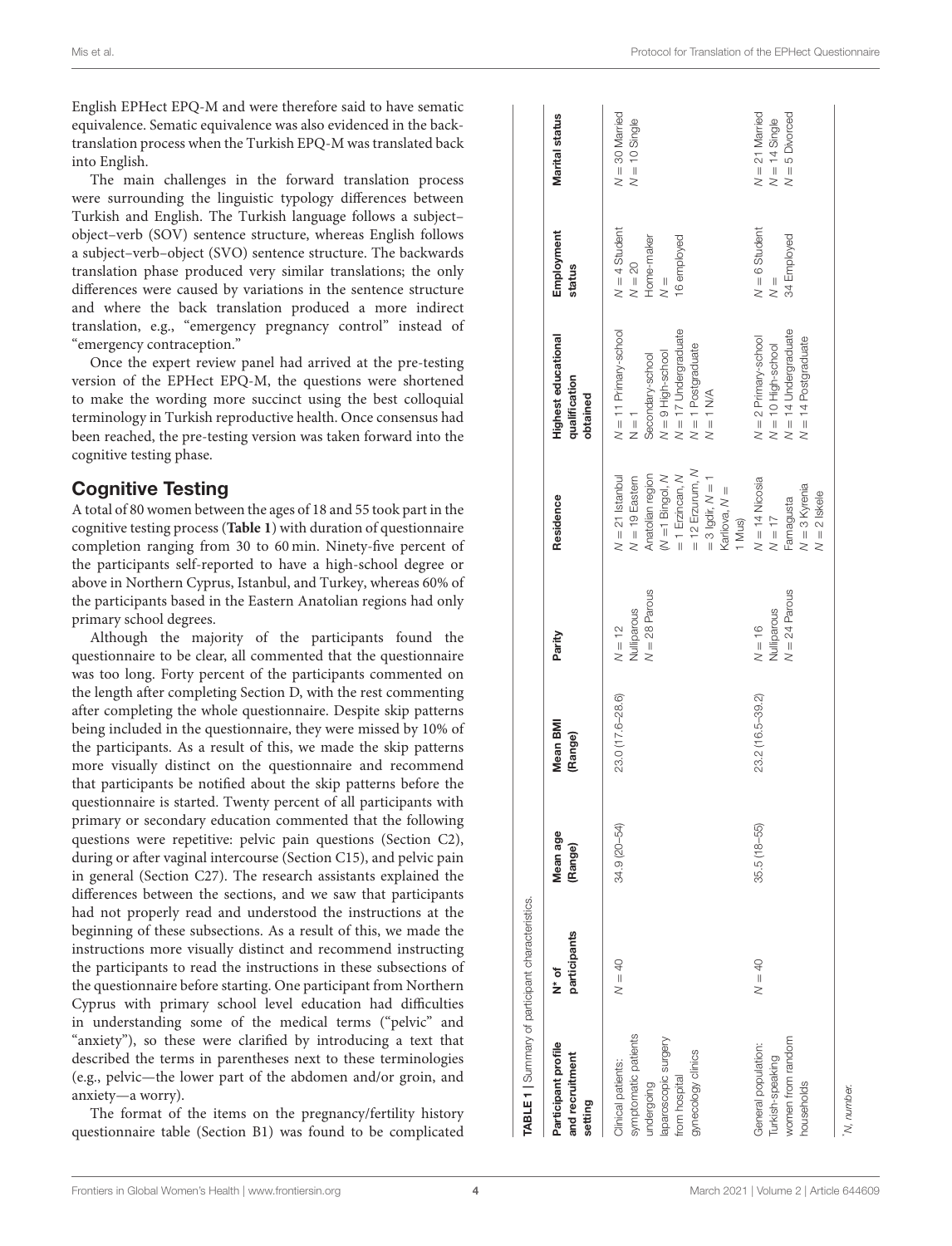and difficult to understand by 5% of the participants at first. We revised the table to fit onto a single page and made the subquestions bold to counteract this. Two and a half percent of the participants stated that they found the format of questions E1 and E2 complicated, and so similar formatting changes were made to help with the understanding and interpretation of these questions. We recommend that participants be given the opportunity to contact the research assistants on the study to ask any questions they may have before they submit their completed questionnaire. Although the presence of a research assistant when the participants were completing their questionnaire was shown to be motivational, it is important that the research assistants are fully trained so that responses to participant questions are consistent in wording, detail, and tone, not to bias the answers to be given by the participants.

At the end of Section F, we originally asked participants to provide their contact details (name, phone number, email, and address) if they wanted to be informed of future studies. However, as this then made questionnaire identifiable, we removed this section and participants were able to provide their contact information voluntarily on the consent form, which we then stored in a separate database on high-compliance servers.

# **DISCUSSION**

The aim of this study was to provide a protocol for the crosscultural translation and adaptation of the WERF EPHect EPQ-M. Using the Turkish language as an example, we used cognitive testing on 80 participants who found the questionnaire to be informative and feasible. Despite the participants commenting on the length of the questionnaire, all were able to fully complete it in 30–60 min and could not point out which section/questions they felt could be eliminated. Although the level of detail that the questionnaire asks is high, we believe that capturing this information is essential for the successful characterization of endometriosis as well as important exposures such as pain symptomatology, menstrual and reproductive history, medical history, hormone use, infertility, and demographic and lifestyle information. To help with the successful completion of the questionnaire, we made the skip patterns more visible using formatting techniques and recommend that participants be informed about skip patterns to avoid completion of unnecessary questions. In addition to this, using an electronic online platform to administer the questionnaire could mean that questions that need to be skipped could be done so automatically, depending on the prior responses of participants to certain questions.

A limitation of this study is that we only cross-culturally adapted and translated the minimal version of the WERF EPHect questionnaire (EPQ-M), which excludes questions on symptoms or characteristics pertaining across the life course. Hence, these additional questions in the standard (EPHect EPQ-S) questionnaire would also need to be cross-culturally adapted and translated into Turkish in subsequent studies.

### Recommendations

Although the regions that we have collected data from (Turkey and Northern Cyprus) use the same wording of the Turkish language, Turkish-speaking Cypriots have a different dialect. Regardless, all participants were able to understand and complete the Turkish EPHect EPQ-M. The education level of the participants was an important factor in the participant's understanding of the medical terminology included in the questionnaire, and we clarified this by using more common terms. In addition to this, we found that participants with lower education levels appeared to pay less attention to the instructions at the start of the questionnaire, so we recommend that research assistants be available to participants so that they can ask any questions before completing the questionnaire. In order to avoid data breaches, contact information from participants should be collected on a separate form to the questionnaire.

As the physical and mental state of participants has been shown to affect the responses of participants in symptom-based questionnaires like the EPHect EPQ-M [\(9\)](#page-5-8), we recommend that the Short Form Health Status Survey (SF-36v2) [\(10\)](#page-5-9) or the Endometriosis Health Profile Questionnaire (EHP-30) [\(11\)](#page-5-10) or both be administered prior to the administration of the EPHect EPQ-M in order to capture the health-related quality of life of participants. We did not include them in our study here because it requires each study to be individually registered to use them. In addition to this, depression and anxiety scales, such as the Beck Depression Inventory (BDI) [\(12,](#page-5-11) [13\)](#page-5-12), the State Trait Anxiety Inventory (STAI) [\(14,](#page-5-13) [15\)](#page-5-14) and/or the Hospital Anxiety and Depression Scale (HADS) (Aydemir, 1997; Zigmond and Snaith, 1983) can also be useful for stratification of participants.

This is the first paper that has successfully cross-culturally adapted and translated the WERF EPHect EPQ-M for content and face validity and should act as a tool to allow for further studies that wish to use this questionnaire in other languages. Standardized tools like these are essential in order to facilitate collaboration and aid in the design and conduction of global studies to ultimately expand our knowledge into understanding the mechanisms of endometriosis and help those affected.

# Afterword

The Turkish cross-culturally translated and adapted questionnaire is freely available in the **[Supplementary Material](#page-5-15)** of this paper. However, we request that researchers who wish to use it cite both the original EPHect questionnaire paper as well as this paper along with any modifications they make in order to adapt it to their population.

# DATA AVAILABILITY STATEMENT

The original contributions presented in the study are included in the article/**[Supplementary Material](#page-5-16)**, further inquiries can be directed to the corresponding author/s.

# ETHICS STATEMENT

The studies involving human participants were reviewed and approved by (1) Oxford Tropical Research Ethics Committee (OxTREC) of the University of Oxford (OxTREC reference: